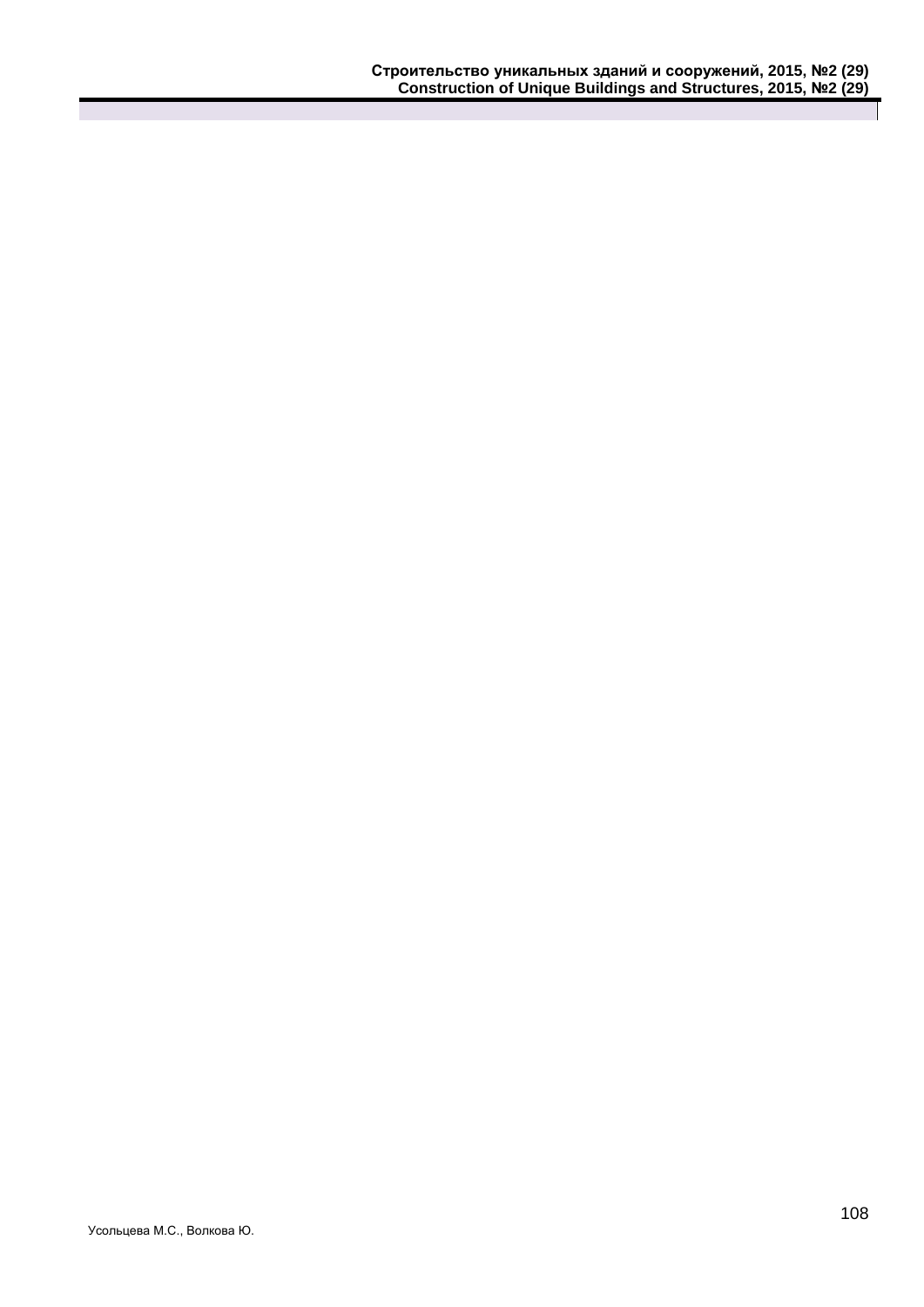## **References**

- [1]. Smetanin V.I. *Rekultivatsiya i obustroystvo narushennykh zemel* [Land reclamation and improvement of disturbed lands]. M.: Kolos, 2000. 96 p. (rus)
- [2]. Chibrik T.S. *Osnovy biologicheskoy rekultivatsii* [Fundamentals of biological reclamation]. *Ucheb. posobiye. Yekaterinburg: Izd-vo Ural*. *Un-ta*, 2002. 172 p. (rus)
- [3]. Dobrovolskiy G.V. *Pochva, gorod, ekologiya* [Soil, city, ecology]. M.: *Fond Za ekonomicheskuyu gramotnost,* 1997. 310 p. (rus)
- [4]. *Postanovleniye Pravitelstva Sankt-Peterburga ot 5 iyunya 2007 goda N 640 "O Komitete po zemelnym resursam i zemleustroystvu Sankt-Peterburga"*[Resolution of the Government of St. Petersburg on June 5, 2007 N 640 "On the Committee on Land Resources of St. Petersburg]. *(s izmeneniyami na 25 avgusta 2014 goda).* (rus)
- [5]. *Zakon Sankt-Peterburga ot 16.02.2009 № 29-10 «O Pravilakh zemlepolzovaniya i zastroyki»* [The Law of St. Petersburg from 16.02.2009 № 29-10 «On the Rules of land use and development."]. (rus)
- [6]. *Komitet ekonomicheskogo razvitiya, promyshlennoy politiki i torgovli (KERPPiT*)[The Committee for Economic Development, Industrial Policy and Trade]. [web source]. URL: http://www.cedipt.spb.ru/ (date of reference: 04.10.2014).
- [7]. *SanPiN 2.1.7.1287-03 (s izmeneniyami ot 25 aprelya 2007 g., Federalnyy zakon «O sanitarnoepidemiologicheskom blagopoluchii naseleniya» № 52-FZ ot 30.03.99*. [sanitary rules and regulations 2.1.7.1287-03 (as amended on April 25, 2007, the Federal Law "On Sanitary and Epidemiological Welfare» № 52-FZ dated 30.03.99.]. (rus)
- [8]. Sanitarno-epidemiologicheskiye pravila i normativy SanPiN 2.1.7.1287-03 (s izmeneniyami ot 25 aprelya 2007 g.) [Sanitary rules and regulations SanPiN 2.1.7.1287-03 (as amended on April 25, 2007).].
- [9]. Postanovleniye Pravitelstva Sankt-Peterburga ot 15.05.2007 N 493 O vnesenii izmeneniy v postanovleniye Pravitelstva Sankt-Peterburga ot 14 dekabrya 2004 g. N1961 « O razvitii territoriy, prednaznachennykh dlya razmeshcheniya obyektov proizvodstvennogo, transportno-logistichenskogo, obshchestvenno-delovogo i skladskogo naznacheniya».
- [10].*Zakon Sankt-Peterburga ot 22.12.2005 № 728-99 «O Generalnom plane Sankt-Peterburga»* [Resolution of the Government of St. Petersburg from 15.05.2007 N 493 On Amending Resolution of the Government of St. Petersburg on December 14, 2004 N1961 «On the development of areas designated for the placement of industrial, transport social, business and storage purposes "].
- [11].*Zakon Sankt-Peterburga ot 19.01.2009 № 820-7 «O granitsakh zon okhrany obyektov kulturnogo naslediya na territorii Sankt-Peterburga i rezhimakh ispolzovaniya zemel v granitsakh ukazannykh zon i o vnesenii izmeneniy v Zakon Sankt-Peterburga "O Generalnom plane Sankt-Peterburga i granitsakh zon okhrany obyektov kulturnogo naslediya na territorii Sankt-Peterburga" (s izmeneniyami na 26 iyunya 2014 goda)* [St. Petersburg Law of 19.01.2009 № 820-7 «On the limits of zones of protection of cultural heritage in the territory of St. Petersburg and the modes of use of land within the boundaries of these zones and on Amendments to the Law of St. Petersburg" The Master Plan of St. Petersburg and the boundaries of zones of protection of cultural heritage in the territory of St. Petersburg "].
- [12].Dobrovolskiy V.V. *Biosfernyye tsikly tyazhelykh metallov i regulyatornaya rol pochvy* [Biosphere cycles of heavy metals and the regulatory role of the soil]. Pochvovedeniye. 1997. № 4. Pp. 431-441. (rus)
- [13].Dobrovolskiy G.V., Nikitin Ye.D. *Sokhraneniye pochv kak nezamenimogo komponenta biosfery* [Soil conservation as an indispensable component of the biosphere]. M.: Nauka, 2000. 185 p. (rus)
- [14].Dobrovolskiy G.V. *Znacheniye pochv v sokhranenii biologicheskogo raznoobraziya* [The value of soil biodiversity conservation]. Pochvovedeniye. 1996. № 6. Pp. 694-699. (rus)
- [15].Dobrovolskiy G.V., Urusevskaya I.S. *Geografiya pochv* [Soil Geography]. M.: *Kolos*, 2004. 460 p. (rus)
- [16].Bolshakov V.A. *Kartografiya i klassifikatsiya degradirovannykh pochv* [Mapping and classification of degraded soils]. *Tekhnogennyye vozdeystviya na pochvu im ikh plodorodiye, metody kontrolya. M.: Institut im. V.V. Dokuchayeva*, 1991. Pp. 17-21. (rus)
- [17].Vodyanitskiy Yu.N., Bolshakov V.V. *Vyyavleniye tekhnogennosti khimicheskikh elementov v pochvakh*  [Identification of the technogenic chemical elements in soils]. *Antropogennaya degradatsiya i mery yeye preduprezhdeniy*a [Anthropogenic degradation and its prevention measures]. *tez. i doklady vseros. Konf.* M.: T. 2. 1998. Pp. 116-119. (rus)
- [18].Khitrov N.B. *Podkhod k retrospektivnoy otsenke izmeneniya sostoyaniya pochv vo vremeni* [Approach to retrospective assessment of soil condition changes over time]. *Pochvovedeniye*. 2008. № 8. Pp. 899-913. (rus)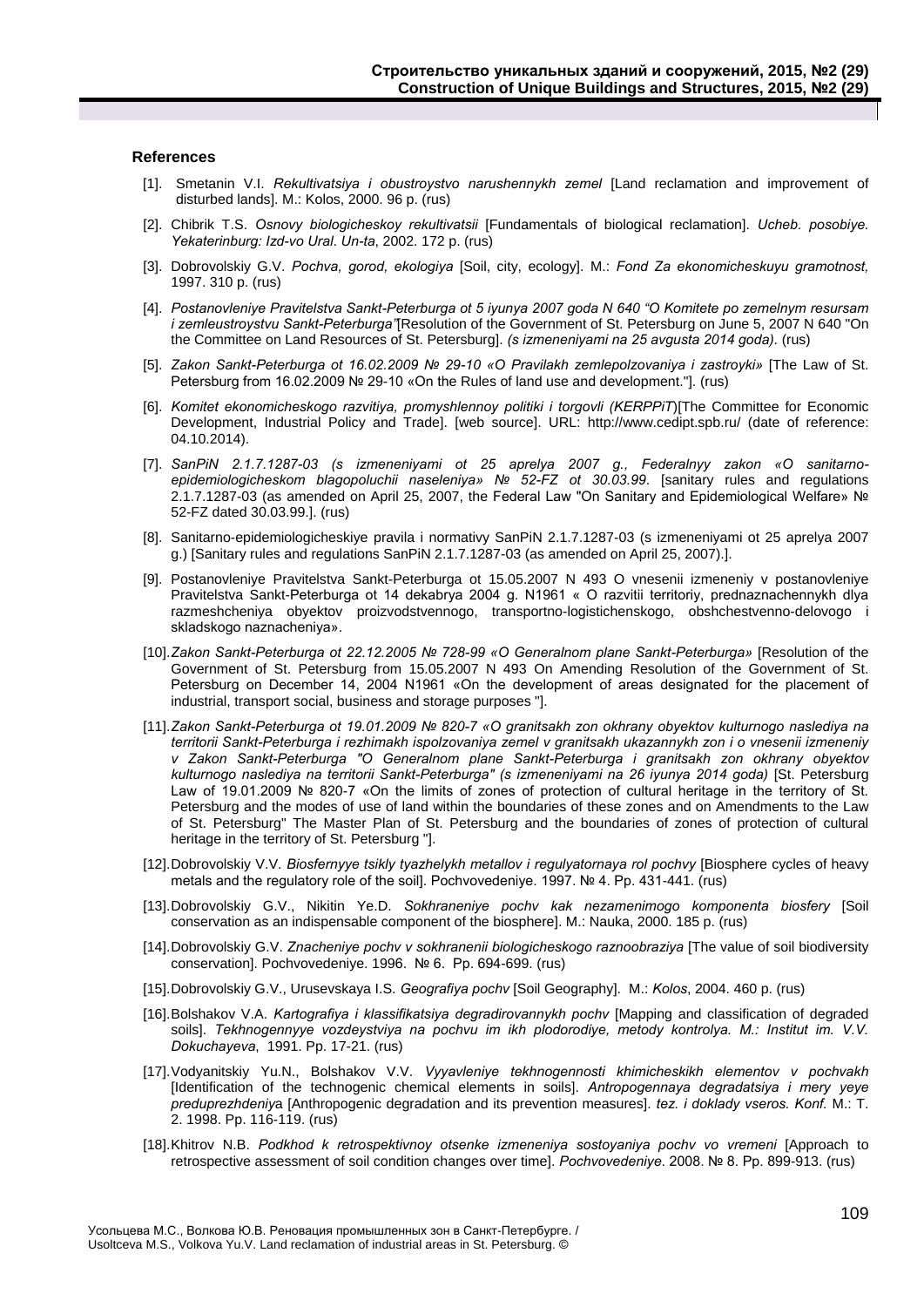- [19].Arefyev N.V., Volkova Yu.V. *Obosnovaniye meropriyatiy po rekultivatsii zemel na osnove monitoringa meliorirovannykh territoriy* [Justification of actions for remediation based on the monitoring of reclaimed areas]. Ekologicheskoye ravnovesiye. Antropogennoye vmeshatelstvo v krugovorot vody v biosfere [Ecological balance. Anthropogenic interference with the water cycle in the biosphere]. Izdatelstvo: LGU im. A. S. Pushkina. 2011. Pp. 26-28. (rus)
- [20].Arefyev N.V., Volkova Yu.V. *Kompleksnyy podkhod k planirovaniyu rekultivatsii zemli pri khozyaystvennom osvoyenii territorii [*An integrated approach to the planning of land reclamation at the economic development of the territory]*. Nauchno-tekhnicheskiye vedomosti SpbGPU, Izdatelstvo Sankt-Peterburgskiy gosudarstvennyy politekhnicheskiy universitet (Sankt-Peterburg)* [Scientific and technical statements STU]. ISSN: 1994-2354. №: 49(1). 2007. Pp. 138-141. (rus)
- [21].Arefyev N.V., Volkova Yu.V. *Landshaftnoye planirovaniye i rekultivatsiya zemel pri razrabotke territorialnoy politiki razvitiya regiona* [Landscape planning and land reclamation in the development of territorial development policies in the region]. *Rol prirodoobustroystva v obespechenii ustoychivogo funktsionirovaniya i razvitiya ekosistem* [The role of environmental engineering in sustainable development and functioning of ecosystems]. *Izdatelstvo: Moskovskiy gosudarstvennyy universitet, Moskva* 2006. Pp. 247-248. (rus)
- [22].Arefyev N.V., Volkova Yu.V. *Otsenka masshtabov deflyatsii dlya planirovaniya rekultivatsionnykh meropriyatiy na territoriyakh, podverzhennykh vetrovoy erozii. Prirodoobustroystvo i ratsionalnoye prirodopolzovaniye neobkhodimyye usloviya sotsialno ekonomicheskogo razvitiya Rossii* [Assessing the extent of deflation for the planning of remediation in areas prone to wind erosion. Environmental Engineering and environmental management - the necessary conditions for social and economic development of Russia]. *Sbornik nauchnykh trudov [Collection of scientific papers]. M.: Ministerstvo selskogo khozyaystva Rossiyskoy Federatsii, Federalnoye gosudarstvennoye obrazovatelnoye uchrezhdeniye vysshego professionalnogo obrazovaniya "Moskovskiy gosudarstvennyy universitet prirodoobustroystva"*, 2005. Pp. 151-154. (rus)
- [23].*Landshaftno-ekologicheskoye rayonirovaniye i monitoring zemel Leningradskoy oblasti* [Landscape-ecological zoning and land monitoring Leningrad region]. Arefyev N.V., Garmanov V.V., Osipov A.G., Trushnikov V.Ye. // Izd-vo «Gornaya kniga»., 2013. №11. Pp. 303-311. (rus)
- [24].Arefyev N.V., Osipov G.K., Breusov V.P. *Osnovy formirovaniya prirodno-agrarnykh sistem. Teoriya i praktika* [Basis for the formation of natural and agricultural systems. Theory and practice]. SPb: Izd-vo Politekhnicheskogo universiteta, 2012. 532p. (rus)
- [25].Solskiy S.V. *Vtorichnoye osvoyeniye tekhnogenno-nagruzhennykh territoriy, problemy i resheniya* [Redevelopment of technologically-laden areas, problems and solutions]. SPb: Izd-vo OAO «VNIIG im. B.Ye. Vedeneyeva», 2011. 323p. (rus)
- [26].*Monitoring ekologicheskoy obstanovki dlya otsenki effektivnosti inzhenerno-ekologicheskogo obustroystva vtorichno osvaivayemoy tekhnogennoy territorii* [Monitoring of environmental conditions to evaluate the effectiveness of engineering and environmental work for the second mastered technological territory]. Solskiy S.V., Samofalov D.P., Ryzhakova M.G. // *Prirodoobustroystvo*. 2011. №1. Pp. 7-11. (rus)
- [27].*Terleyev V.V., Fedorets O.V. Sovershenstvovaniye sistemy pochvenno-ekologicheskogo monitoringa gorodskikh landshaftov* [Improving the system of soil and environmental monitoring of urban landscapes]. XL Nedelya nauki SPbGPU. Materialy mezhdunarodnoy nauchno-prakticheskoy konferentsii. 5-10 dekabrya 2011. Chast 1. Inzhenerno-stroitelnyy fakultet. SPb.: Izd-vo SpbGPU, 2011. Pp. 304-306. (rus)
- [28].Gorbovskaya A.D., Chabanenko M.A. *Ispolzovaniye otkhodov proizvodstva pri rekultivatsii narushennykh zemel* XL Nedelya nauki SPbGPU. Materialy mezhdunarodnoy nauchno-prakticheskoy konferentsii. 5-10 dekabrya 2011. Chast 1. Inzhenerno-stroitelnyy fakultet. SPb.: Izd-vo SpbGPU, 2011. Pp. 5-8. (rus)
- [29].Volkova Yu.V., Terleyeva A.V. *Osnovnyye polozheniya ekonomicheskoy otsenki meropriyatiy po rekultivatsii narushennykh zemel na territorii Sankt-Peterburga* [The main provisions of the economic evaluation of measures for land reclamation in St. Petersburg]. *XL Nedelya nauki SPbGPU. Materialy mezhdunarodnoy nauchnoprakticheskoy konferentsii. 5-10 dekabrya 2011g. Chast 1. Inzhenerno-stroitelnyy fakultet. SPb.: Izd-vo SpbGPU,* 2011. Pp. 3-7. (rus)
- [30].Terleyev V.V., Fedorets O.V. *Metodicheskiye podkhody k otsenke zagryaznennosti i normirovaniyu kachestva pochvennogo pokrova pri kompleksnom blagoustroystve gorodskikh territoriy i proizvodstvennykh ploshchadok* [Methodological approaches to assessing pollution norms of quality of soil in the complex improvement of urban areas and industrial sites]. // *NEDELYa NAUKI SPbGPU. Materialy mezhdunarodnoy nauchno-prakticheskoy konferentsii. 6-11 dekabrya 2010 goda. Chast I. Inzhenerno-stroitelnyy fakultet. SPb, izd-vo Politekhnicheskogo universiteta*, 2010. Pp. 299-301. (rus)
- [31].Gordey D.A., Terleyev V.V. Ekologo-ekonomicheskaya otsenka tekhnologii vosstanovleniya neftezagryaznennykh pochv Sankt-Peterburga [Ecological and economic evaluation of technology of restoration of oil-contaminated soil St. Petersburg]. XXXVIII Nedelya nauki SPbGPU. Materialy mezhdunarodnoy nauchnoprakticheskoy konferentsii. 30 noyabrya –5 dekabrya 2009. Chast I. SPb. Izd-vo Politekh. Universiteta. 2009. Pp. 356-357. (rus)